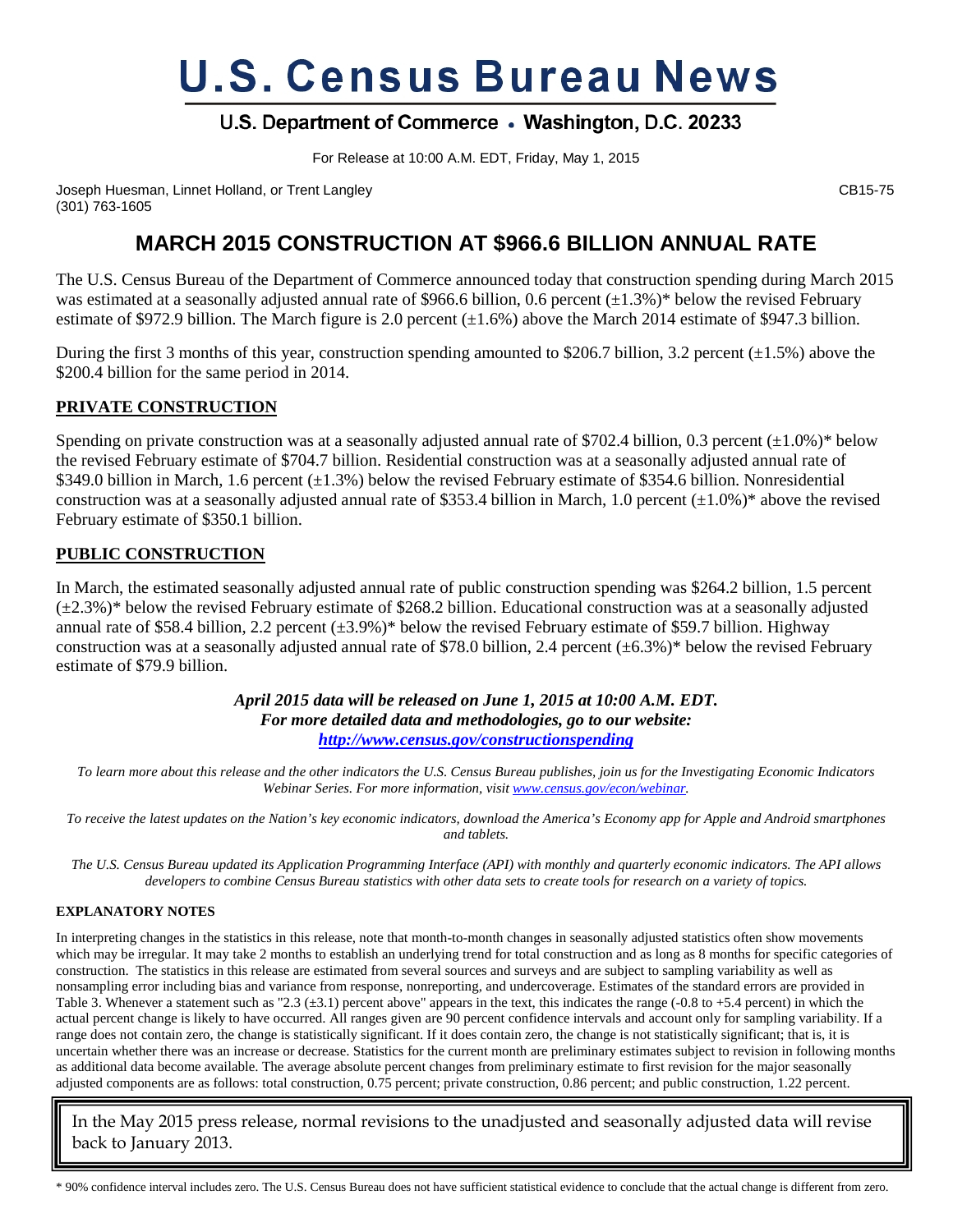## Table 1. **Value of Construction Put in Place in the United States, Seasonally Adjusted Annual Rate**

(Millions of dollars. Details may not add to totals due to rounding.)

|                                               |          |         |                     |         |         |         |                        | <b>Percent change</b> |
|-----------------------------------------------|----------|---------|---------------------|---------|---------|---------|------------------------|-----------------------|
| <b>Type of Construction</b>                   | Mar      | Feb     | Jan                 | Dec     | Nov     | Mar     | Mar 2015 from -<br>Feb | Mar                   |
|                                               | $2015^p$ | 2015    | $2015$ <sup>r</sup> | 2014    | 2014    | 2014    | 2015                   | 2014                  |
|                                               |          |         |                     |         |         |         |                        |                       |
| <b>Total Construction</b>                     | 966,561  | 972,868 | 972,776             | 984,502 | 974,301 | 947,303 | $-0.6$                 | 2.0                   |
| Residential                                   | 354,738  | 360,451 | 359,638             | 355,209 | 352,433 | 363,111 | $-1.6$                 | $-2.3$                |
| Nonresidential                                | 611,823  | 612,417 | 613,138             | 629,293 | 621,868 | 584,191 | $-0.1$                 | 4.7                   |
| Lodging                                       | 17,617   | 16,746  | 15,988              | 17,881  | 17,953  | 14,435  | 5.2                    | 22.0                  |
| Office                                        | 49,941   | 48,873  | 48,385              | 48,154  | 47,010  | 41,670  | 2.2                    | 19.8                  |
| Commercial                                    | 59,633   | 60,986  | 61,619              | 62,969  | 62,161  | 52,870  | $-2.2$                 | 12.8                  |
| Health care                                   | 37,954   | 37,867  | 38,130              | 38,972  | 39,045  | 38,029  | 0.2                    | $-0.2$                |
| Educational                                   | 74,030   | 75,415  | 74,736              | 78,052  | 77,426  | 76,330  | $-1.8$                 | $-3.0$                |
| Religious                                     | 2,893    | 3,047   | 3,195               | 3,552   | 3,476   | 3,510   | $-5.1$                 | $-17.6$               |
| Public safety                                 | 8,392    | 8,635   | 8,653               | 9,164   | 9,187   | 9,228   | $-2.8$                 | $-9.1$                |
| Amusement and recreation                      | 18,327   | 18,902  | 18,366              | 18,653  | 17,745  | 14,805  | $-3.0$                 | 23.8                  |
| Transportation                                | 44,621   | 44,170  | 43,389              | 43,506  | 44,330  | 40,866  | 1.0                    | 9.2                   |
| Communication                                 | 16,384   | 14,585  | 15,530              | 15,857  | 15,469  | 17,907  | 12.3                   | $-8.5$                |
| Power                                         | 89,362   | 90,103  | 93,960              | 96,242  | 94,239  | 106,066 | $-0.8$                 | $-15.7$               |
| Highway and street                            | 78,270   | 80,191  | 82,123              | 84,644  | 87,399  | 82,680  | $-2.4$                 | $-5.3$                |
| Sewage and waste disposal                     | 24,005   | 24,054  | 25,014              | 25,667  | 23,869  | 20,070  | $-0.2$                 | 19.6                  |
| Water supply                                  | 12,388   | 11,914  | 13,077              | 13,606  | 13,279  | 12,115  | 4.0                    | 2.3                   |
| Conservation and development                  | 7,547    | 8,518   | 7,497               | 8,192   | 8,196   | 6,722   | $-11.4$                | 12.3                  |
| Manufacturing                                 | 70,461   | 68,410  | 63,477              | 64,184  | 61,084  | 46,889  | 3.0                    | 50.3                  |
| <b>Total Private Construction<sup>1</sup></b> | 702,391  | 704,672 | 702,460             | 704,483 | 697,930 | 682,331 | $-0.3$                 | 2.9                   |
| Residential                                   | 348,952  | 354,612 | 354,031             | 349,643 | 346,925 | 358,145 | $-1.6$                 | $-2.6$                |
| New single family                             | 200,763  | 204,379 | 206,672             | 204,172 | 201,027 | 186,245 | $-1.8$                 | 7.8                   |
| New multi-family                              | 49,189   | 50,234  | 48,409              | 48,882  | 47,287  | 39,865  | $-2.1$                 | 23.4                  |
| Nonresidential                                | 353,439  | 350,060 | 348,429             | 354,840 | 351,005 | 324,186 | 1.0                    | 9.0                   |
| Lodging                                       | 17,210   | 16,284  | 15,457              | 17,426  | 17,496  | 14,062  | 5.7                    | 22.4                  |
| Office                                        | 42,254   | 41,066  | 40,369              | 40,097  | 39,298  | 33,467  | 2.9                    | 26.3                  |
| Commercial                                    | 57,448   | 59,044  | 59,796              | 61,006  | 60,079  | 51,263  | $-2.7$                 | 12.1                  |
| Health care                                   | 29,184   | 29,035  | 29,445              | 29,518  | 29,468  | 28,393  | 0.5                    | 2.8                   |
| Educational                                   | 15,604   | 15,681  | 15,929              | 16,164  | 16,814  | 16,022  | $-0.5$                 | $-2.6$                |
| Religious                                     | 2,882    | 3,040   | 3,190               | 3,552   | 3,475   | 3,508   | $-5.2$                 | $-17.8$               |
| Amusement and recreation                      | 8,867    | 9,175   | 8,938               | 9,139   | 8,334   | 6,848   | $-3.4$                 | 29.5                  |
| Transportation                                | 13,466   | 13,032  | 12,977              | 13,207  | 13,462  | 11,315  | 3.3                    | 19.0                  |
| Communication                                 | 16,193   | 14,459  | 15,403              | 15,684  | 15,334  | 17,723  | 12.0                   | $-8.6$                |
| Power                                         | 79,080   | 79,786  | 82,513              | 83,509  | 84,740  | 94,111  | $-0.9$                 | $-16.0$               |
| Manufacturing                                 | 69,814   | 67,928  | 63,035              | 63,658  | 60,634  | 46,326  | 2.8                    | 50.7                  |
| <b>Total Public Construction<sup>2</sup></b>  | 264,170  | 268,196 | 270,316             | 280,019 | 276,371 | 264,972 | $-1.5$                 | $-0.3$                |
| Residential                                   | 5,786    | 5,839   | 5,607               | 5,566   | 5,508   | 4,966   | $-0.9$                 | 16.5                  |
| Nonresidential                                | 258,383  | 262,357 | 264,709             | 274,453 | 270,863 | 260,006 | $-1.5$                 | $-0.6$                |
| Office                                        | 7,687    | 7,808   | 8,016               | 8,057   | 7,712   | 8,203   | $-1.5$                 | $-6.3$                |
| Commercial                                    | 2,184    | 1,943   | 1,823               | 1,963   | 2,082   | 1,608   | 12.4                   | 35.8                  |
| Health care                                   | 8,770    | 8,833   | 8,684               | 9,453   | 9,577   | 9,636   | $-0.7$                 | $-9.0$                |
| Educational                                   | 58,426   | 59,734  | 58,808              | 61,888  | 60,612  | 60,308  | $-2.2$                 | $-3.1$                |
| Public safety                                 | 8,055    | 8,301   | 8,296               | 8,847   | 8,869   | 9,104   | $-3.0$                 | $-11.5$               |
| Amusement and recreation                      | 9,460    | 9,727   | 9,429               | 9,514   | 9,412   | 7,957   | $-2.7$                 | 18.9                  |
| Transportation                                | 31,155   | 31,138  | 30,412              | 30,299  | 30,868  | 29,552  | 0.1                    | 5.4                   |
| Power                                         | 10,282   | 10,317  | 11,447              | 12,733  | 9,499   | 11,955  | $-0.3$                 | $-14.0$               |
| Highway and street                            | 78,045   | 79,925  | 81,922              | 84,040  | 86,908  | 82,647  | $-2.4$                 | $-5.6$                |
| Sewage and waste disposal                     | 23,848   | 23,880  | 24,810              | 25,443  | 23,619  | 19,670  | $-0.1$                 | 21.2                  |
| Water supply                                  | 11,815   | 11,314  | 12,587              | 13,036  | 12,722  | 11,579  | 4.4                    | 2.0                   |
| Conservation and development                  | 7,402    | 8,360   | 7,371               | 8,028   | 7,938   | 6,664   | $-11.5$                | 11.1                  |

**p** Preliminary **<sup>r</sup>** Revised

public safety, highway and street, sewage and waste disposal, water supply, and conservation and development. **1** Includes the following categories of private construction not shown separately:

**2** Includes the following categories of public construction not shown separately: lodging, religious, communication, and manufacturing.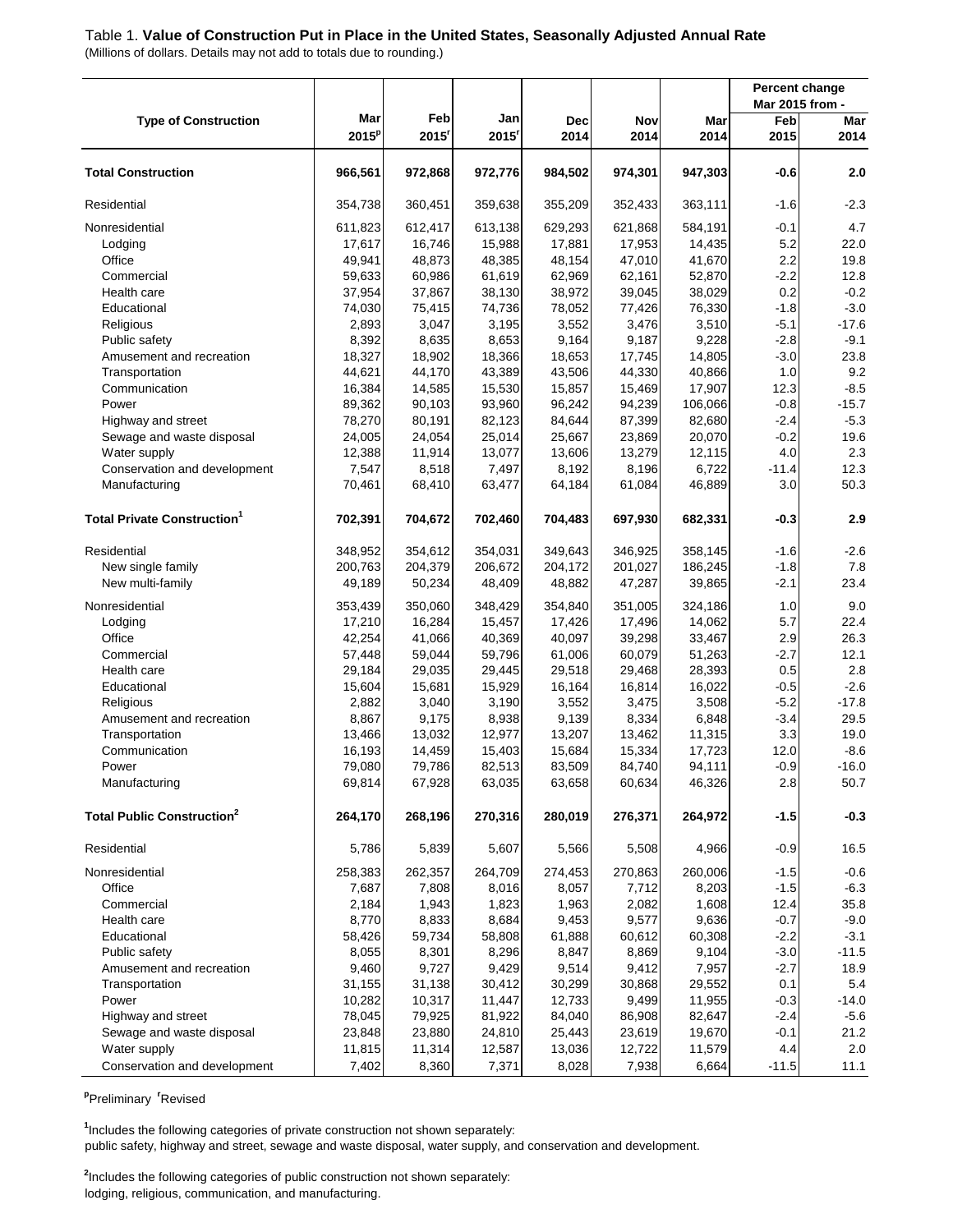#### Table 2. **Value of Construction Put in Place in the United States, Not Seasonally Adjusted**

(Millions of dollars. Details may not add to totals due to rounding.)

|                                               |                 |              |             |                    |             |             | Year-to-date |             |                   |
|-----------------------------------------------|-----------------|--------------|-------------|--------------------|-------------|-------------|--------------|-------------|-------------------|
| <b>Type of Construction</b>                   | Mar<br>$2015^p$ | Feb<br>2015' | Jan<br>2015 | <b>Dec</b><br>2014 | Nov<br>2014 | Mar<br>2014 | Mar<br>2015  | Mar<br>2014 | Percent<br>change |
| <b>Total Construction</b>                     | 72,671          | 66,509       | 67,532      | 76,374             | 82,054      | 70,064      | 206,712      | 200,367     | 3.2               |
| Residential                                   | 27,262          | 23,811       | 24,461      | 26,147             | 29,173      | 26,922      | 75,533       | 74,724      | 1.1               |
| Nonresidential                                | 45,410          | 42,698       | 43,071      | 50,227             | 52,881      | 43,143      | 131,179      | 125,643     | 4.4               |
| Lodging                                       | 1,468           | 1,396        | 1,332       | 1,490              | 1,496       | 1,203       | 4,196        | 3,666       | 14.5              |
| Office                                        | 3,950           | 3,639        | 3,671       | 3,961              | 3,981       | 3,281       | 11,259       | 9,503       | 18.5              |
| Commercial                                    | 4,575           | 4,468        | 4,504       | 5,001              | 5,276       | 4,064       | 13,546       | 11,605      | 16.7              |
| Health care                                   | 3,008           | 2,904        | 2,937       | 3,227              | 3,292       | 3,026       | 8,849        | 9,086       | $-2.6$            |
| Educational                                   | 5,365           | 5,148        | 5,153       | 5,679              | 6,016       | 5,566       | 15,666       | 15,892      | $-1.4$            |
| Religious                                     | 228             | 235          | 247         | 289                | 299         | 279         | 710          | 816         | $-13.0$           |
| Public safety                                 | 658             | 636          | 672         | 765                | 783         | 724         | 1,966        | 2,158       | $-8.9$            |
| Amusement and recreation                      | 1,427           | 1,372        | 1,345       | 1,484              | 1,518       | 1,157       | 4,144        | 3,343       | 24.0              |
| Transportation                                | 3,184           | 2,918        | 2,992       | 3,496              | 3,886       | 2,945       | 9,094        | 8,366       | 8.7               |
| Communication                                 | 1,334           | 1,036        | 1,045       | 1,571              | 1,306       | 1,389       | 3,415        | 3,775       | $-9.5$            |
| Power                                         | 7,031           | 7,005        | 7,345       | 8,512              | 8,720       | 8,367       | 21,381       | 25,421      | $-15.9$           |
| Highway and street                            | 4,253           | 3,757        | 3,848       | 5,265              | 7,307       | 4,458       | 11,858       | 12,172      | $-2.6$            |
| Sewage and waste disposal                     | 1,784           | 1,598        | 1,689       | 2,022              | 2,094       | 1,513       | 5,071        | 4,225       | 20.0              |
| Water supply                                  | 936             | 845          | 951         | 1,060              | 1,135       | 920         | 2,732        | 2,587       | 5.6               |
| Conservation and development                  | 603             | 644          | 552         | 694                | 656         | 532         | 1,798        | 1,524       | 18.0              |
| Manufacturing                                 | 5,607           | 5,097        | 4,789       | 5,709              | 5,116       | 3,720       | 15,494       | 11,503      | 34.7              |
| <b>Total Private Construction<sup>1</sup></b> | 54,605          | 49,678       | 50,491      | 56,010             | 59,147      | 52,007      | 154,774      | 149,274     | 3.7               |
| Residential                                   | 26,822          | 23,393       | 24,050      | 25,699             | 28,715      | 26,548      | 74,266       | 73,624      | 0.9               |
| New single family                             | 15,627          | 13,508       | 14,273      | 15,040             | 17,413      | 14,450      | 43,408       | 39,379      | 10.2              |
| New multi-family                              | 3,994           | 3,860        | 3,682       | 3,830              | 3,924       | 3,229       | 11,535       | 9,079       | 27.1              |
| Nonresidential                                | 27,782          | 26,285       | 26,441      | 30,311             | 30,432      | 25,459      | 80,508       | 75,650      | 6.4               |
| Lodging                                       | 1,434           | 1,357        | 1,288       | 1,452              | 1,458       | 1,172       | 4,079        | 3,580       | 13.9              |
| Office                                        | 3,345           | 3,067        | 3,066       | 3,303              | 3,352       | 2,640       | 9,478        | 7,728       | 22.6              |
| Commercial                                    | 4,400           | 4,325        | 4,375       | 4,838              | 5,095       | 3,938       | 13,100       | 11,241      | 16.5              |
| Health care                                   | 2,301           | 2,218        | 2,263       | 2,437              | 2,495       | 2,239       | 6,782        | 6,667       | 1.7               |
| Educational                                   | 1,199           | 1,138        | 1,159       | 1,226              | 1,298       | 1,250       | 3,495        | 3,583       | $-2.5$            |
| Religious                                     | 227             | 235          | 246         | 289                | 299         | 279         | 708          | 814         | $-13.0$           |
| Amusement and recreation                      | 722             | 717          | 703         | 746                | 702         | 569         | 2,141        | 1,677       | 27.7              |
| Transportation                                | 898             | 777          | 876         | 1,120              | 1,246       | 757         | 2,550        | 2,174       | 17.3              |
| Communication                                 | 1,318           | 1,026        | 1,034       | 1,557              | 1,295       | 1,374       | 3,378        | 3,728       | $-9.4$            |
| Power                                         | 6,281           | 6,266        | 6,573       | 7,518              | 7,941       | 7,485       | 19,119       | 22,833      | $-16.3$           |
| Manufacturing                                 | 5,553           | 5,057        | 4,753       | 5,665              | 5,078       | 3,673       | 15,363       | 11,367      | 35.2              |
| <b>Total Public Construction<sup>2</sup></b>  | 18,067          | 16,831       | 17,041      | 20,364             | 22,906      | 18,058      | 51,939       | 51,093      | $1.7$             |
| Residential                                   | 439             | 418          | 411         | 448                | 458         | 374         | 1,268        | 1,101       | 15.2              |
| Nonresidential                                | 17,628          | 16,413       | 16,630      | 19,915             | 22,449      | 17,684      | 50,671       | 49,993      | 1.4               |
| Office                                        | 605             | 571          | 604         | 659                | 629         | 641         | 1,781        | 1,775       | 0.3               |
| Commercial                                    | 174             | 143          | 129         | 163                | 181         | 126         | 447          | 364         | 22.8              |
| Health care                                   | 707             | 686          | 673         | 790                | 797         | 787         | 2,066        | 2,420       | $-14.6$           |
| Educational                                   | 4,166           | 4,011        | 3,994       | 4,452              | 4,718       | 4,316       | 12,171       | 12,310      | $-1.1$            |
| Public safety                                 | 630             | 613          | 644         | 739                | 755         | 713         | 1,887        | 2,127       | $-11.3$           |
| Amusement and recreation                      | 706             | 656          | 642         | 738                | 817         | 588         | 2,003        | 1,666       | 20.2              |
| Transportation                                | 2,286           | 2,141        | 2,117       | 2,375              | 2,640       | 2,188       | 6,544        | 6,192       | 5.7               |
| Power                                         | 750             | 739          | 772         | 995                | 779         | 882         | 2,262        | 2,588       | $-12.6$           |
| Highway and street                            | 4,239           | 3,742        | 3,834       | 5,211              | 7,254       | 4,456       | 11,815       | 12,165      | $-2.9$            |
| Sewage and waste disposal                     | 1,772           | 1,584        | 1,674       | 2,004              | 2,073       | 1,483       | 5,030        | 4,145       | 21.4              |
| Water supply                                  | 896             | 808          | 914         | 1,012              | 1,085       | 883         | 2,617        | 2,466       | 6.1               |
| Conservation and development                  | 591             | 630          | 541         | 681                | 635         | 528         | 1,762        | 1,504       | 17.2              |

**p** Preliminary **<sup>r</sup>** Revised

public safety, highway and street, sewage and waste disposal, water supply, and conservation and development. **1** Includes the following categories of private construction not shown separately:

**2** Includes the following categories of public construction not shown separately: lodging, religious, communication, and manufacturing.